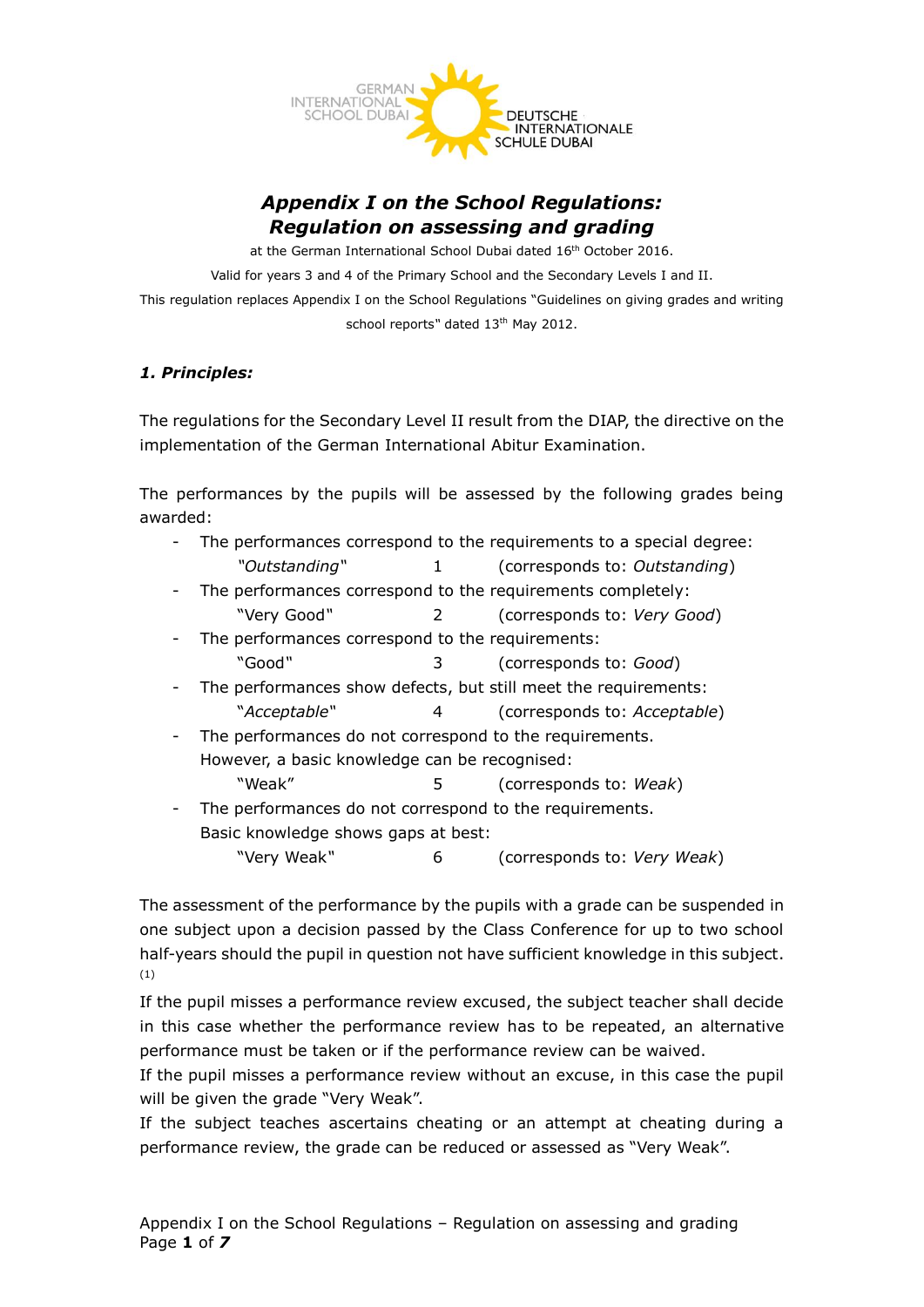

# *2. School reports:*

At the end of each school half-year the pupil shall receive a school report in which the performances of the pupils are assessed with grades in each subject taught. The Class Conference decides on these school report grades.

Along with the report grades further remarks can be made on the report. The Class Conference decides about these remarks.

The Class Conference prepares the minutes on the results which must show the confirmation of the report grades and report remarks by the subject teachers from a class. This also applies to decisions on the school career.

The report is signed by the class teacher and the school principal.

The end of the half-year and the school year is determined in the school calendar by the school before the beginning of the school year. The report is handed to the pupils on these days. This date is to be noted on the report.

At the beginning of the following half-year each pupil shall prove to the class teacher the acknowledgement of the report by a parent/guardian.

If the school attendance ends before the report is handed over, the pupil shall receive a leaving report with the date of the last school day.

At the end of year 10 the pupils will receive a report on the "Mittlere Reife" (equivalent to GCSEs) according to the determinations by KMK (https://www.kmk.org/themen/auslandsschulen.html).

A copy of each report handed out will be deposited in the pupil's file by the class teacher.

# *3. Written performance reviews*

#### **Class tests** (at least 45 minutes):

Class tests are taken in the core subjects (German, Mathematics, English, Arabic and French).

In all other subjects a class test can only be taken in year 10 upon a decision passed by the respective Class Conference. This class test serves the purpose along with performance review in the current school year of preparing the pupils to take examinations in all subjects in the sixth form.

At the latest four weeks after the beginning of the respective half-year class tests will be published in the school calendar.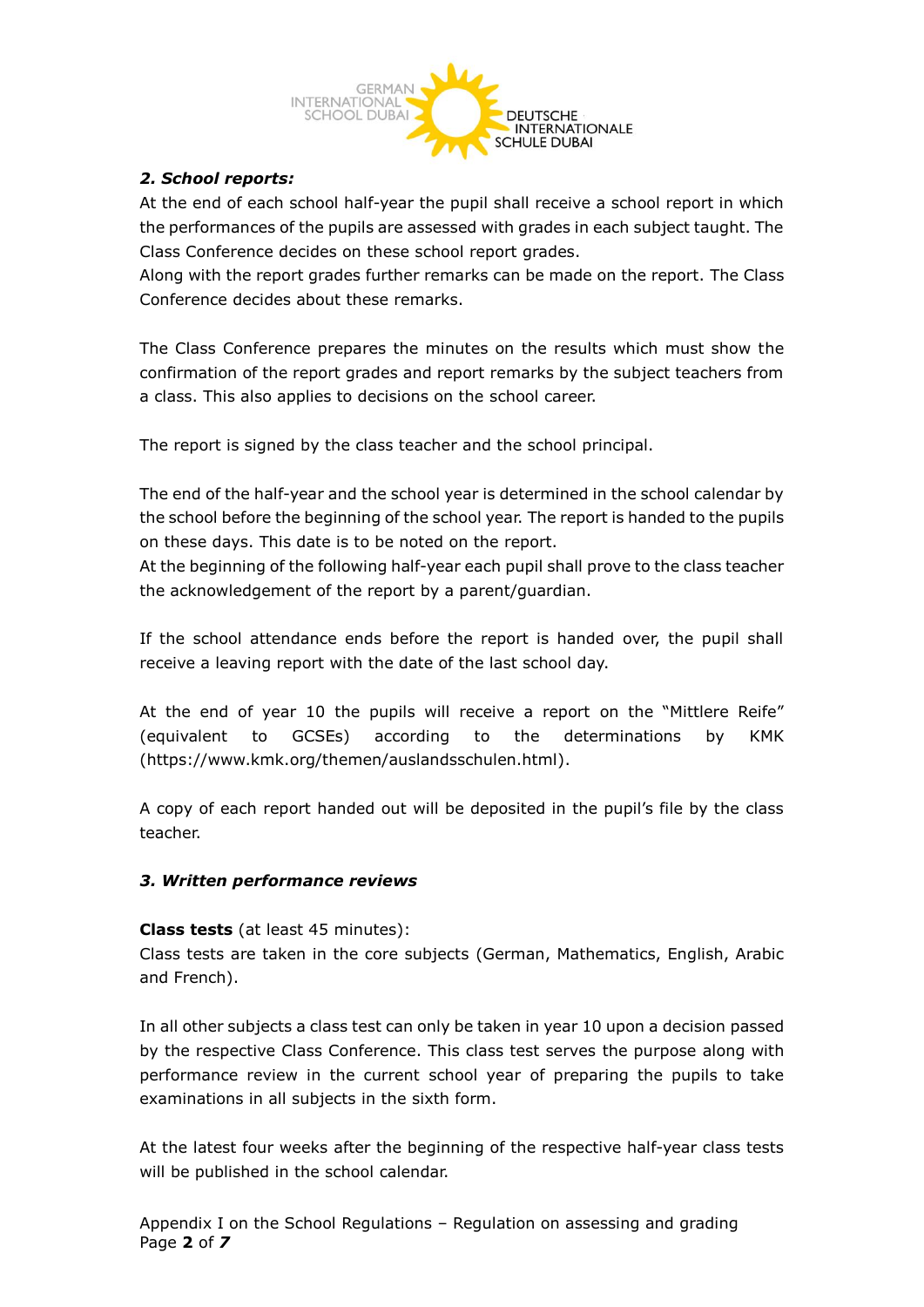

Parents and pupils receive information on the class tests by viewing the school calendar.

The subject teacher is responsible for the timely announcement of the class examination to the pupils. The teacher talks about the topic with the pupils and shall give information on the date at the latest one week before the actual date and the essential (not the concrete) contents.

The class teachers shall keep the class register with a period of at least two weeks. At the latest two weeks before the examination is to be taken, the teachers shall enter the concrete date of these examinations so that each subject teacher is able to view this in good time and can organise their plans accordingly.

**Tests** (other written performance reviews of 10 to max. 20 minutes): These tests can, but do not have to be announced. They may not be taken on days on which a class examination is taken.

Maximal three class examinations per week may be taken, however, never on the same day. Tests too must also be entered into the class register; this enables all subject teachers to have the possibility to recognise the burden on the pupils and to react to this in an educational way. Each subject teacher has the obligation to acquire information about the current status from the class register.

All these entries in the class register are clearly highlighted with a red pen.

# *4. Other performance reviews*

All other reviews such as daily exercises and short vocabulary tests under 10 minutes, speeches, presentations, assessments of pupil activities in the special subject and the like are the responsibility of the subject teacher. Such performance reviews do not have to be announced.

The conduct of a pupil may not lead to a grade in the subject. Homework will not be araded.  $(2)$ 

In each half-year at least three grades per subject and pupil for tests or other performance reviews must be given.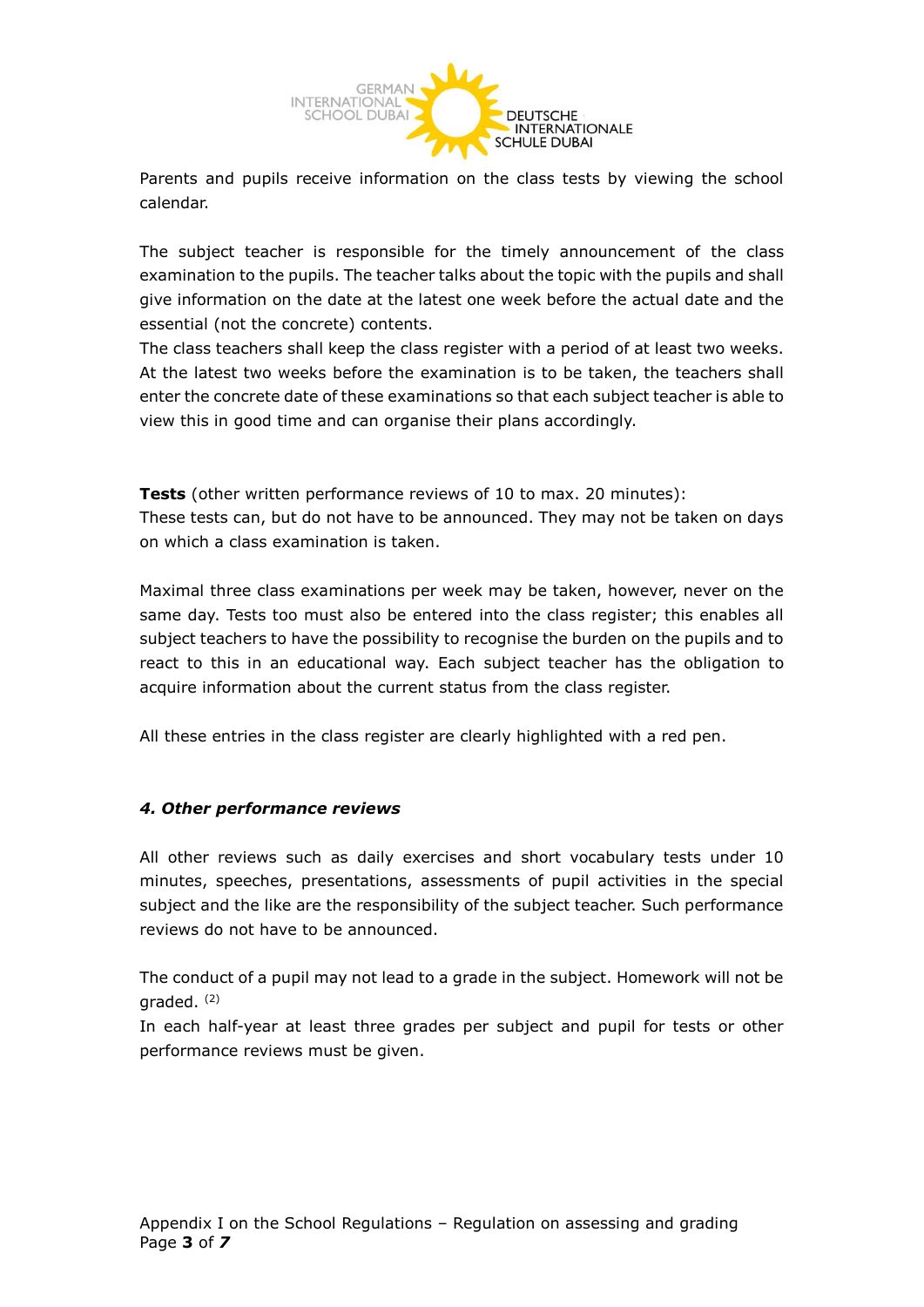

### *5. Assessment benchmarks:*

#### - Sixth form of the grammar school

The assessment benchmark for the Abitur examinations has been prescribed to us. Therefore, the following table is valid for the sixth form of the grammar school (Classes 11 and 12):

| Percent      | 95                   | 90 | 85 | 80       | ر   | 70            | 65  | 60     | 55       | 50 | 45 | 40 | 34 | <u>_</u> | 20 |   |
|--------------|----------------------|----|----|----------|-----|---------------|-----|--------|----------|----|----|----|----|----------|----|---|
| Grade points | $\overline{ }$<br>15 | 14 | ᆚ  | ᅩᄼ       | + + | 10            |     | ິ<br>О |          | ь  | ◡  |    | ັ  | -        |    | u |
| Grade        | - 1<br>ᆠ             |    | -  | <u>.</u> | -   | ∽<br><u>.</u> | - ت | ັ      | . .<br>ັ |    |    | 4- | -- | ັ        | ٠  | b |

The grading is basically done with a tendency. If at least 45% of the points is not achieved, the test will be graded with an insufficient grade.

#### - Secondary Level I

The grading on the report is basically done without tendency.

| Grammar       | 90% | 75% | 60% | 45% | 20% |   |  |  |  |
|---------------|-----|-----|-----|-----|-----|---|--|--|--|
| School        |     |     |     |     |     |   |  |  |  |
| "Realschule"  | 85% | 70% | 55% | 40% | 15% |   |  |  |  |
| "Hauptschule" | 80% | 65% | 50% | 35% | 10% |   |  |  |  |
| Grade         |     |     |     |     |     | ь |  |  |  |

The following table applies:

- Orientation Level (Year 5)

The lessons are given for all pupils in a standard way at a very good average level. The performances of the pupils are assessed according to the assessment benchmarks of the Secondary Level I (Grammar School).

- Primary School

|      | 96% | 85% | 69% | 49% | 27% |  |
|------|-----|-----|-----|-----|-----|--|
| Note |     |     | -   |     |     |  |

The teachers in the Primary School and in the Secondary Level I can give the grades for certain tests with a tendency (i.e. 1- or 2+, instead of 1 or 2). These tendencies play no role for determining the report grade.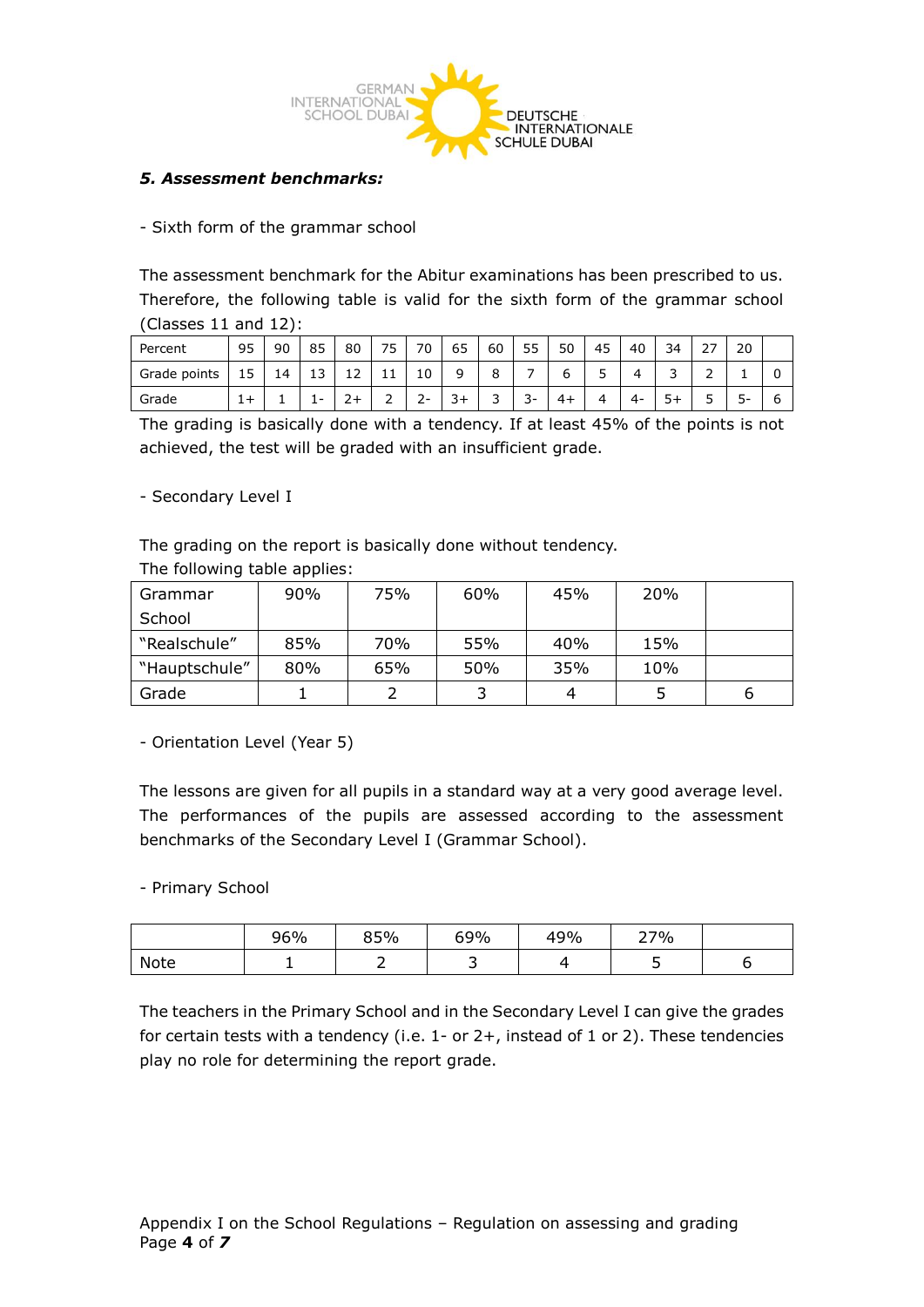

## *6. Determining the report grade:*

A report grade is given when the pupil has participated in the lessons continuously (3) for 6 weeks at least once within each school half-year. A report grade can be given if lessons have been continuously attended for at least four weeks and there are important reasons on hand preventing a longer continuous lesson attendance in the half-year.

If no continuous lesson attendance of at least four weeks can be proven, no report grade will be given. (4)

Calculation:

- Calculating the report grade for the end of year report is done continuously taking into account the grades from the first half-year. (5)
- For subjects in which class examinations are taken:

If two class examinations per half-year are taken, these grades determine 50% of the report grade. A grade for the general part is formed from the grades for tests and all other performance reviews with the same value of these grades, that likewise determines 50 % of the report grade. If only one class examination is taken, in this case this will determine a third of the report grade for the respective half-year. (6)

Values will be thereby calculated with one position after the decimal point. <sup>(7)</sup> - For subjects in which no class examinations are taken:

All grades given for tests and other performance reviews contribute with the same value towards the report grade.

The report grade is formed in both cases by mathematical rounding. If this rounding results in a value exactly between two grades, the subject teacher shall decide based on educational criteria which report grade is to be given.

#### *7. Transparency:*

The individual grades the pupil is awarded must be transparent.

- Each grade must be informed to the pupil in good time.

Corrected class examinations will be handed back to the pupils at the latest after 14 days. The pupil will show the subject teacher within a further week the acknowledgement of the assessment by the parents. If the subject teacher is under particular pressure caused by work, in this case the school principal may extend the period granted to correct by one week. This is to be informed to the pupils.

All other written performance reviews will be handed back to the pupils corrected within one week. An assessment of these performance reviews through grading is not imperative.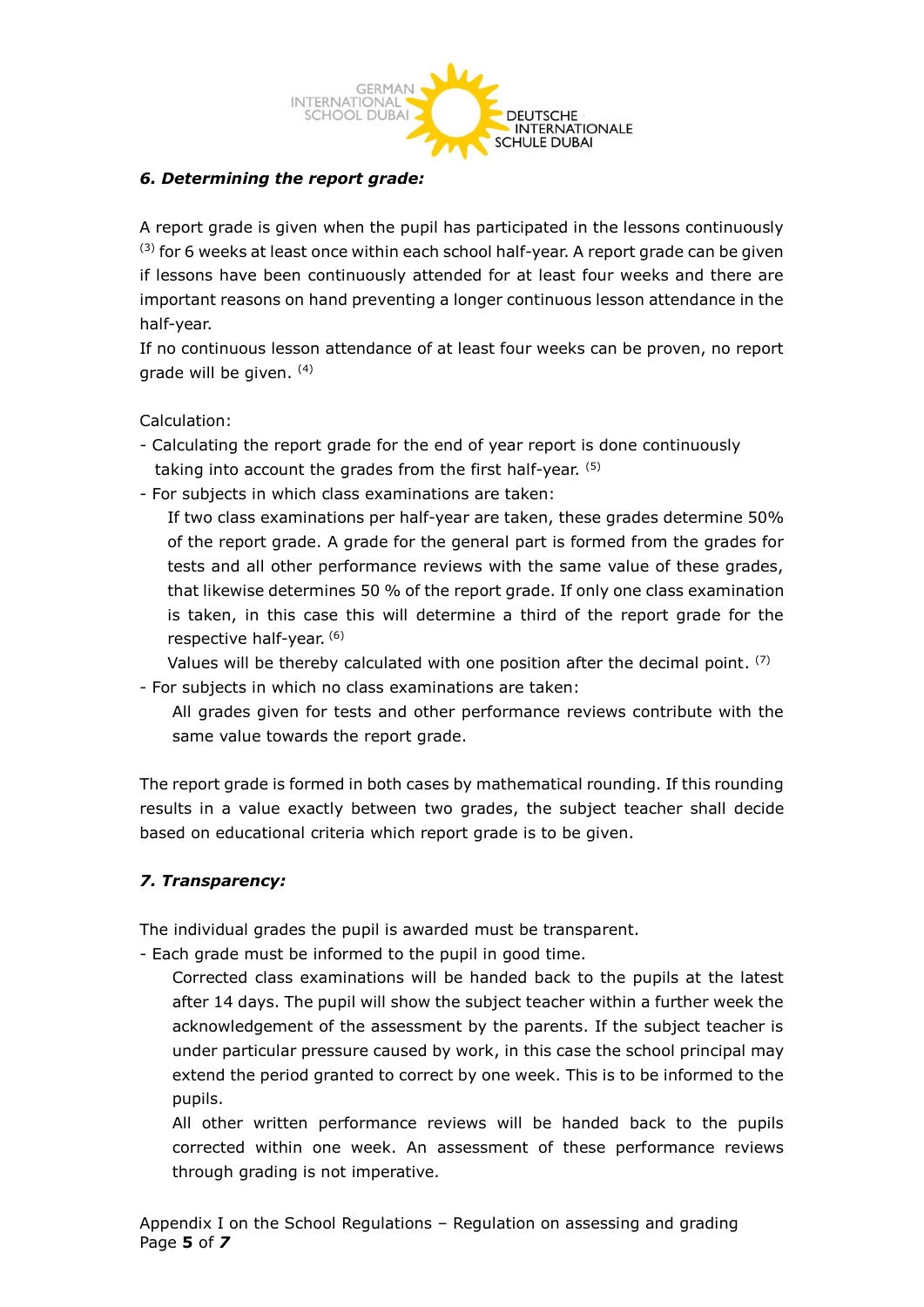

Each assessment of other performance reviews is to be informed to the pupils directly or at the latest by the next lesson.

- Communicating the assessments:

Upon request of the pupil or his/her parents, the subject teacher shall justify the grade.

One week before the parents' evening, that take place respectively around the middle of both school half-years, the class teacher shall send the current performance status of the pupils in all subjects to all parents in his/her class. Parents whose children appear in danger at the current moment in time of not moving up to the next class according to the promotion regulations, will be invited to the parents' evenings and are to be informed and advised there by the class teachers.

All other parents should arrange appointments with the subject teachers if they have questions on the performance status of their children.

- Information on the report grades:

As early as possible<sup>(8)</sup>, at the latest one week before the reports are handed out, the parents are to be informed by the subject teacher by email if the subject will be assessed with "Weak" or "Very Weak" or if the possibility of such an assessment is becoming apparent.

Upon request of the pupil or his/her parents, the subject teacher shall justify the report grade. In particular the teacher must be able to give information on the time and the occasion of the individual grades that were used to derive the report grade.